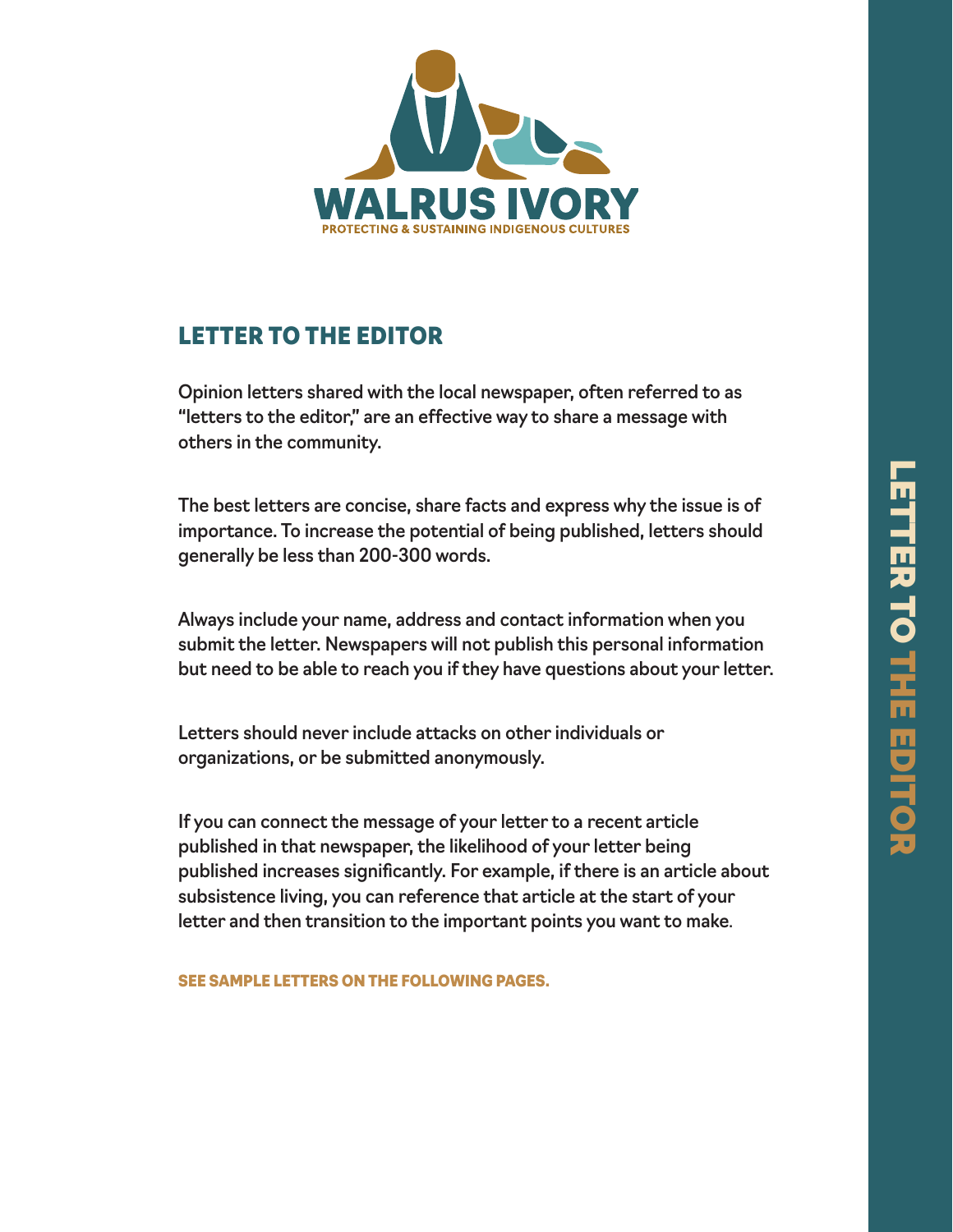### SAMPLE LETTER FROM ALASKAN

#### **DATE**

Dear editor,

The ways of life that have sustained Alaska Native people for millennia are in danger. In Alaska's coastal communities like mine, lifestyles - and livelihoods - depend on walrus harvests for food, clothing and cultural traditions.

Alaska Natives have been preserving the land and its resources for thousands of years, and walrus has always been an important and appreciated resource. As part of the waste-not spirit of our culture, when harvested, the entire animal is used, bringing great value to our community.

The walrus ivory is also put to use by making art to help share Alaska Native stories and experiences. This is at the heart of the culture and traditions of the people. Artists who use walrus ivory are examples of the interconnectedness between Alaska Native culture, natural resources and economic viability.

Unfortunately, this way of life is in danger, an unintended consequence of walrus harvests being associated with illegal poaching for ivory. Many states are passing misguided laws banning all ivory, including walrus ivory.

I urge Alaska's congressional lawmakers to pass legislation that prohibits any state or locality from banning the use or sale of walrus ivory that has been produced by an Alaska Native person. I ask fellow readers to join me in contacting elected leaders to protect the rights of Indigenous peoples to pursue their economic, social, and cultural traditions and customs.

**NAME CITY/VILLAGE LOCATION PHONE NUMBER**